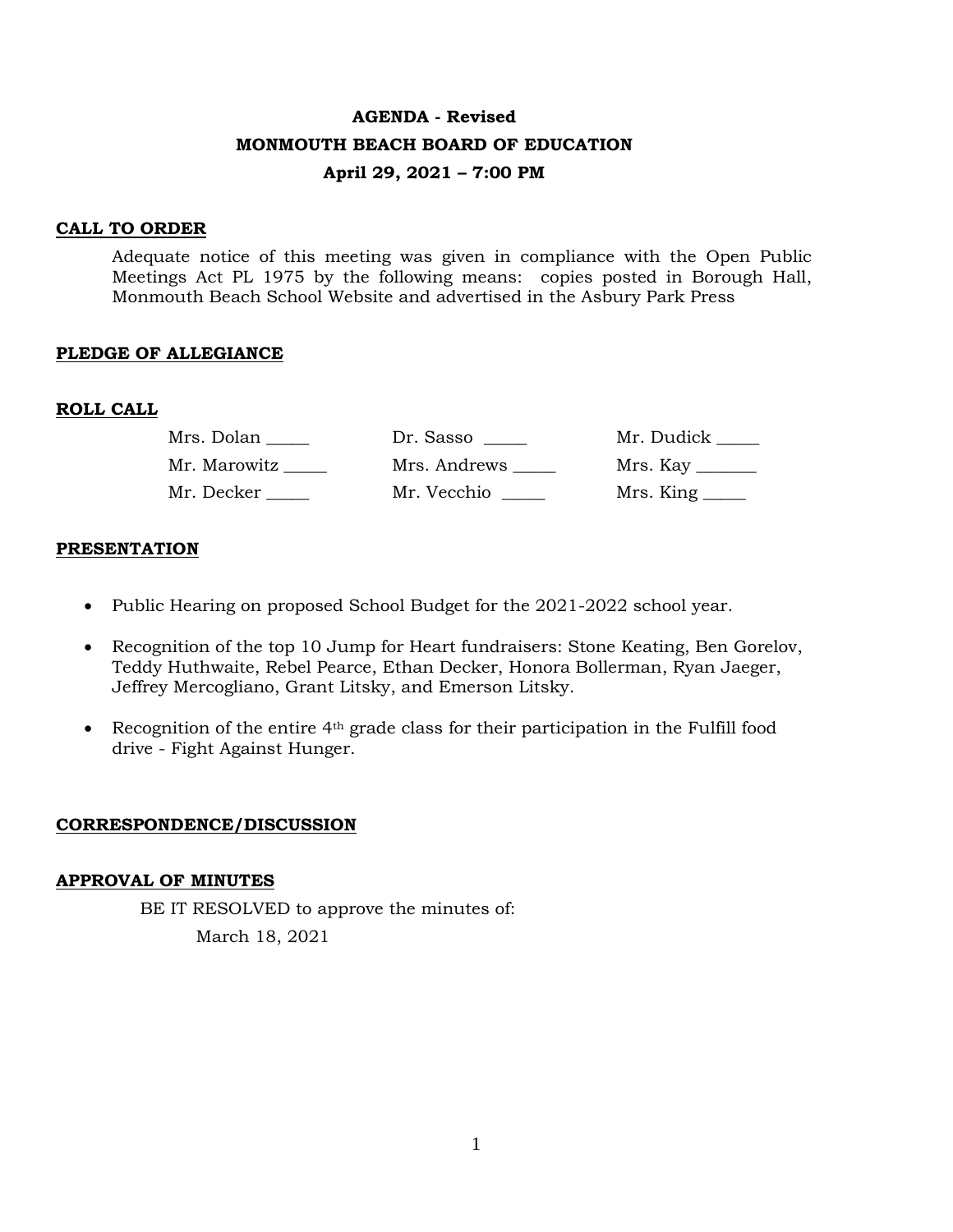# **SUPERINTENDENT'S REPORT**

A. BE IT RESOLVED to approve the following statistical information:

# **Student Enrollment as of March 26, 2021**

#### **Total 255**

| Preschool | 18 | Grade 3-1 | 12 | Grade 6-1 | 12 |
|-----------|----|-----------|----|-----------|----|
| K         | 19 | Grade 3-2 | 12 | Grade 6-2 | 12 |
| Grade 1-1 | 11 | Grade 4-1 | 14 | Grade 7-1 | 13 |
| Grade 1-2 | 11 | Grade 4-2 | 13 | Grade 7-2 | 13 |
| Grade 2-1 | 14 | Grade 5-1 | 14 | Grade 8-1 | 18 |
| Grade 2-2 | 16 | Grade 5-2 | 15 | Grade 8-2 | 18 |

# **Student Attendance Staff Attendance**

| September | 98.5% | February | 97.0% |
|-----------|-------|----------|-------|
| October   | 98.0% | March    | 95.0% |
| November  | 97.0% | April    |       |
| December  | 97.0% | May      |       |
| January   | 97.0% | June     |       |

| September | 100.0% | February | 98.5% |
|-----------|--------|----------|-------|
| October   | 90.0%  | March    | 98.0% |
| November  | 94.5%  | April    |       |
| December  | 98.5%  | May      |       |
| January   | 98.5%  | June     |       |

- B. Security Drill Fire Drill March 23, 2021 at 9:45 a.m. Security Drill - Bomb Threat – March 26, 2021 at 9:00 a.m.
- C. Harassment Intimidation and Bullying BE IT RESOLVED to (affirm, deny or modify) the HIB Form as presented by Mrs. Jessica Alfone.
- D. We had one inclement weather school closing day for the 2020-2021 school year. It is Mrs. Alfone's recommendation that graduation take place on Thursday, June 17 and the last day of school will be Friday, June 18 for students and staff pending any additional school emergency closings. Graduation will take place on June 17 at 6:30 p.m. with a rain date of June 18 at  $2:00$  p.m. June  $16$ , June 17, and June 18 will be  $12:30$  p.m. dismissal days. Therefore, upon the recommendation of the Superintendent, BE IT RESOLVED to approve the revised MBS District School Calendar for the 2020- 2021 school year.

# **PTO PRESENTATION – Caroline Quattrochi**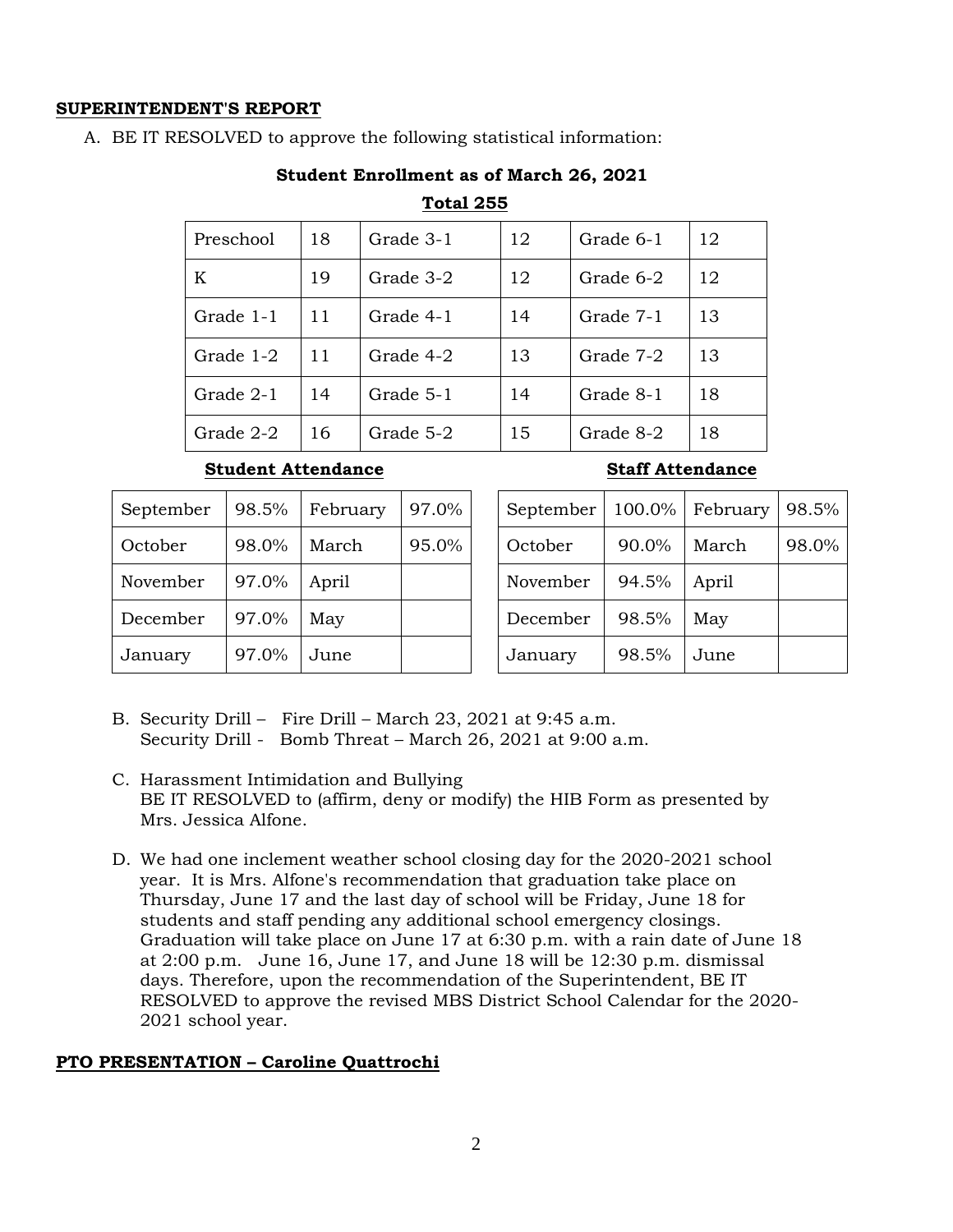#### **PUBLIC DISCUSSION**

In compliance with Open Public Meetings Act PL 1975, Chapter 10:4-12 subsection b, - A public body may exclude the public only from that portion of a meeting at which the public body discusses any matter involving the employment, appointment, termination of employment, terms and conditions of employment evaluation of the performance of promotion or discipline of any specific prospective public officer or employees or current public offer or employee employed or appointed by the public body, unless all the individual employees or appointees whose rights could be adversely affected request in writing that such matter or matters be discussed at a public meeting. As per Board Bylaws, 0167, public participation in Board Meetings, such remarks are to be limited to five minutes duration. The Board of Education, though affording the opportunity for members of the public to comment will not engage and/or make remarks concerning matters of student confidentiality and/or matters of personnel wherein employees of the District have not been given notice of the Board's intent to discuss their terms and conditions of employment. Members of the public are reminded that though they are afforded the opportunity to address the Board, they are not given license to violate the laws of slander. Comments made by members of the public that are not in keeping with the orderly conduct of a public meeting will be asked to yield the floor and if they fail to do so may be subject to charges under New Jersey statues associated with disruption of a public meeting.

#### **A. APPROVAL OF THE FY2022 BUDGET TO THE COUNTY OFFICE**

BE IT RESOLVED that the Board approve the following Resolution and submission of the tentative FY2022 budget to the County Office.

#### **RESOLUTION**

**WHEREAS,** the Monmouth Beach Board of Education (herein referred to as "the Board") submitted a tentative budget to the State of New Jersey before March 22, 2021; and

**WHEREAS**, the Board with County approval did advertise the budget prior to April 24, 2021 in the legal section of the Asbury Park Press; and

**WHEREAS**, the amount of the total operating budget shall be \$5,804,049 in the Department of Education Budget workbook of which \$4,907,507 shall be raised by local tax levy; and

**WHEREAS**, the amount of the total special revenue fund is \$260,936; and

**WHEREAS**, the amount of debt service raised through local tax levy shall be \$230,600; and

**WHEREAS**, school district policy Travel/Reimbursement Policy #6471 and N.J.A.C. 6A:23A-7 provides that the Board of Education shall establish in the annual school budget a maximum expenditure amount that may be allotted for such travel and expense reimbursement for 2021 – 2022 school year; and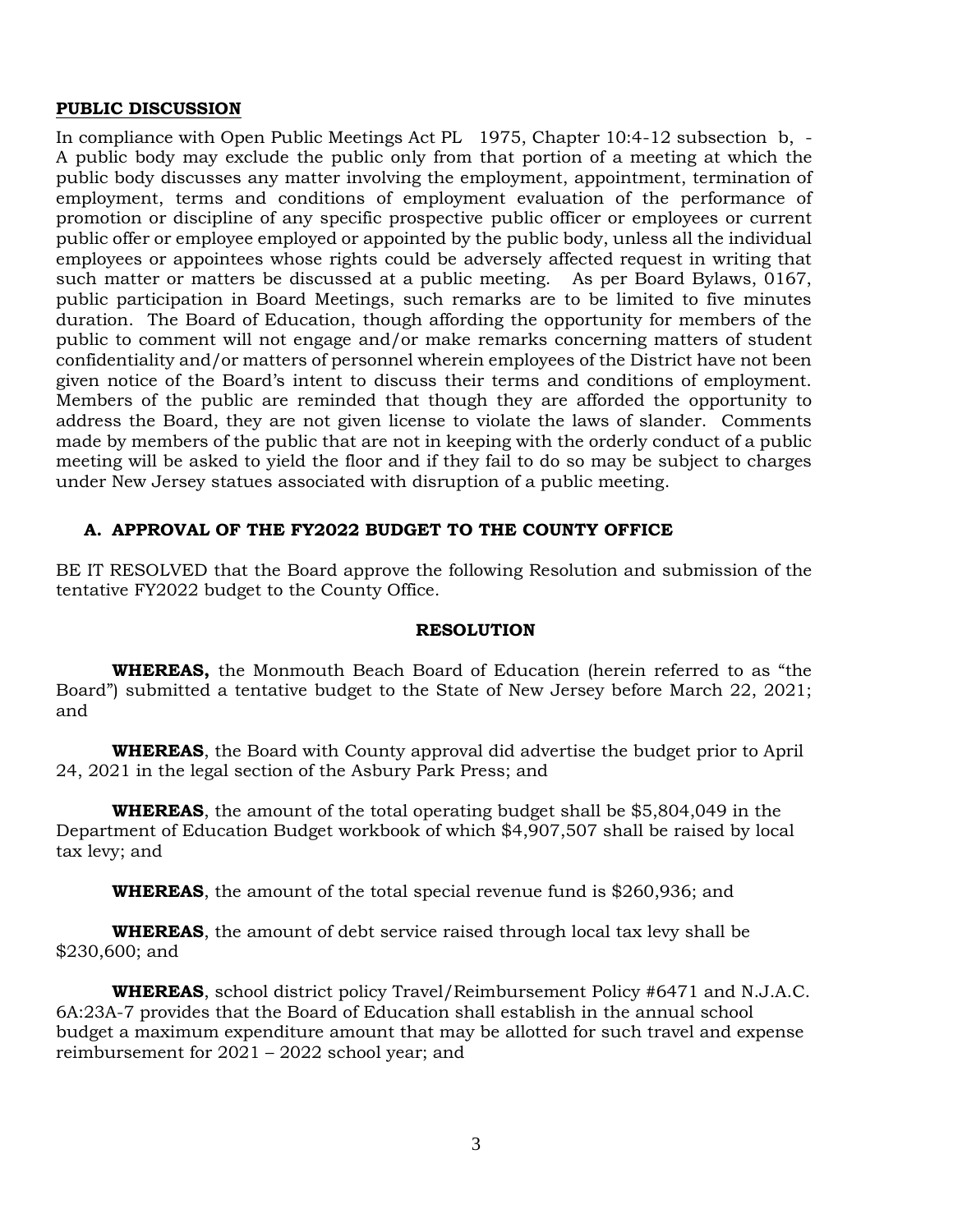**WHEREAS**, a Board of Education may establish, for regular district business travel only, a threshold of \$150 per staff member where prior Board approval shall not be required unless this threshold for a staff member is exceeded; and

**WHEREAS**, the board hereby establishes the school district travel maximum for the  $2021 - 2022$  school year at the sum of \$28,000; and

**NOW THEREFORE BE IT RESOLVED**, the Monmouth Beach Board of Education hereby approves this Resolution in support of the 2021 – 2022 budget which was approved by the to the County.

> Peter E. Genovese III, RSBO, QPA School Business Administrator/Board Secretary

# **FINANCE**

Chair: Ken Marowitz

Vincent Sasso, Joseph Vecchio, Boyd Decker

A. BE IT RESOLVED to approve the following financial reports;

- April 2021 Bill List in the amount of \$230,483.79
- Payroll Gross total for March 2021 in the amount of \$306,018.94
- Report of Board Secretary February Report

| Fund 10 -            |              | \$1,778,066.63 |
|----------------------|--------------|----------------|
| Fund 20 -            | \$           | 10,171.47      |
| Fund 40 -            | $^{\circ}$   | 10,672.00      |
| Capital Reserve      | $\mathbb{S}$ | 242,163.68     |
| Maintenance Res      | \$           | 355,067.02     |
| Emergency Reserve \$ |              | 10,202.07      |

- Monthly transfer report for February, 2021. *(Attachment 1)*
- Pursuant to NJAC 6:l20-2.13(d), I certify as of February 2021 no budgetary line item account has been over expended in violation of NJAC 6:20-22.13 (ad). I hereby certify that all of the above information is correct.
- Board Certification:

Pursuant to NJAC 6:20-2.3 (e), we certify that as of February 28, 2021, after review of the Secretary's Monthly Report and upon consultation with the appropriate district officials, that to the best of our knowledge, no major account or fund has been over expended in violation of NJAC 6A:23A-22.13(b) and that sufficient funds are available to meet the district's financial obligations for the remainder of the fiscal year.

B. BE IT RESOLVED to approve the Direct Install Program Participation Agreement with New Jersey's Cleanengergy. Total projected cost is \$198,042.06 of which \$121,902.99 is the District share and approximately \$76,139.07 paid by incentives. Approximately savings per year will be \$12,337.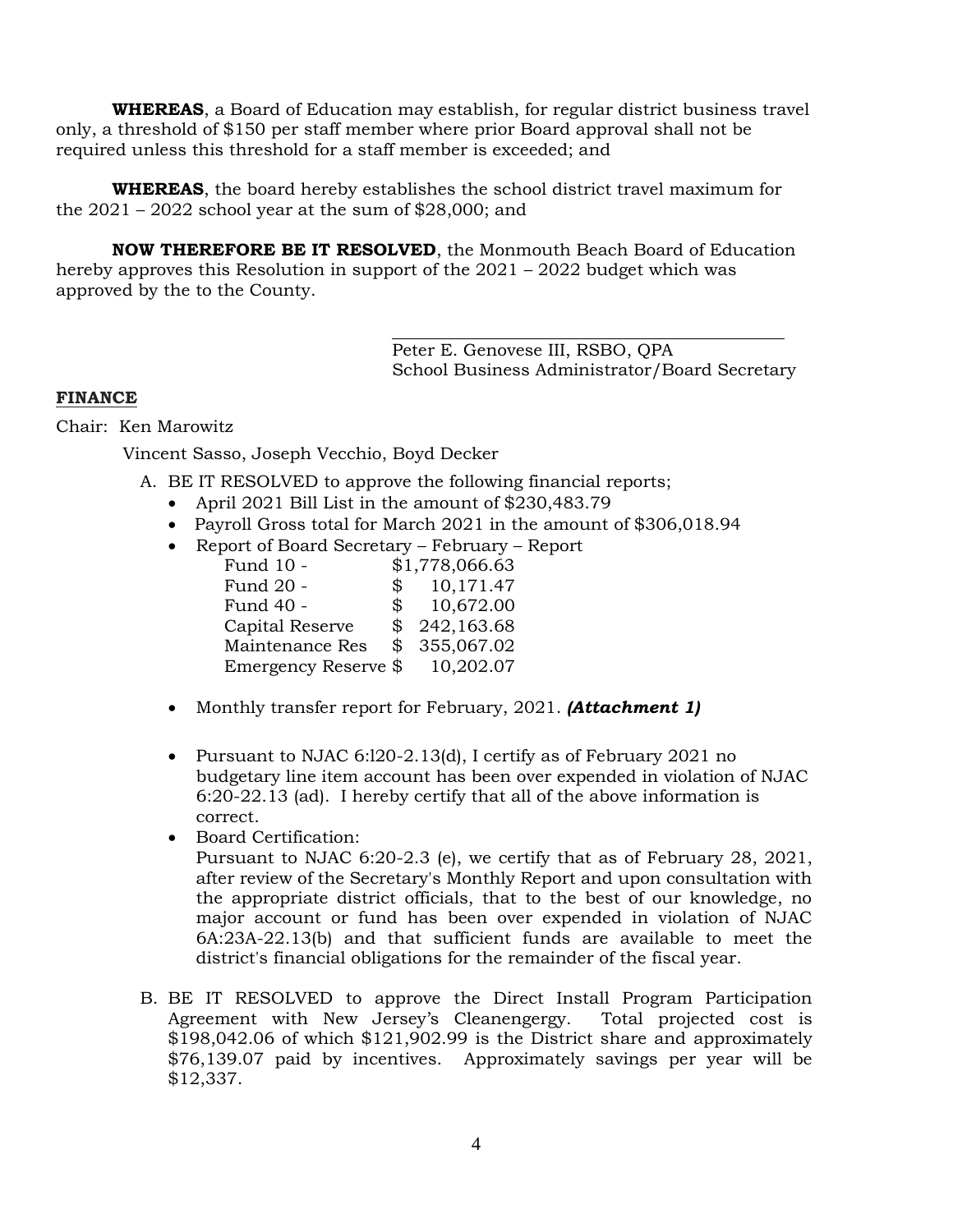### **FINANCE** *(continued)*

- C. BE IT RESOLVED to approve the Monmouth Beach BOE joining the Bergen County Cooperative Group for the purpose of purchasing equipment for the e-gaming room.
- D. BE IT RESOLVED to approve the Nova Home Care & Staffing Contract for the 2021-2022 school year. Substitute Registered Nurses will be billed at the rate of \$50.00/hr.
- E. BE IT RESOLVED to approve the Bayada Home Health Care, Inc. (Nursing Contract) for the 2021-2022 school year. Substitute Registered Nurses will be billed at the rate of \$56.00/hr..
- F. BE IT RESOLVED to approve the extraordinary services for the 2021 summer extended school year program from 7/12/121 –8/19/21:
	- Speech Services provided by Kristen Hicks at \$60.00 per hour (not to exceed \$3,600.00).
- G. BE IT RESOLVED to approve the Allied Fire & Safety Sprinkler Inspection, Service & Repair fee agreement for the FY22 school year.
- H. BE IT RESOLVED to approve the Eastern DataComm, Inc FY22 agreement effective June 24, 2021 through June 23, 2022 for \$4,405.00.
- I. BE IT RESOLVED to approve the shared services agreement between Shore Regional High School and Monmouth Beach BOE for custodial services not to exceed \$38,000 for the FY22 school year.
- J. BE IT RESOLVED to approve the NJSIG Safety Grant for the FY22 school year in the amount of \$3,363.00.
- K. BE IT RESOLVED to approve the American Heart Association Grant for the FY22 school year in the amount of \$500.00 for physical education supplies or equipment.

#### **PERSONNEL**

Chair: Barbara Kay

Melanie Andrews, Chris Dudick, Aleksandra King

- A. BE IT RESOLVED to approve Emily Olsen for the 2021-2022 school year at MA Step 1 of the MBTA Salary Guide as a Middle School Teacher of Math/Science pending criminal history/fingerprinting clearance and issuance of teaching certifications.
- B. BE IT RESOLVED to approve Emily Olsen and Lisa Unger as a substitute teacher for the 2020-2021 school year.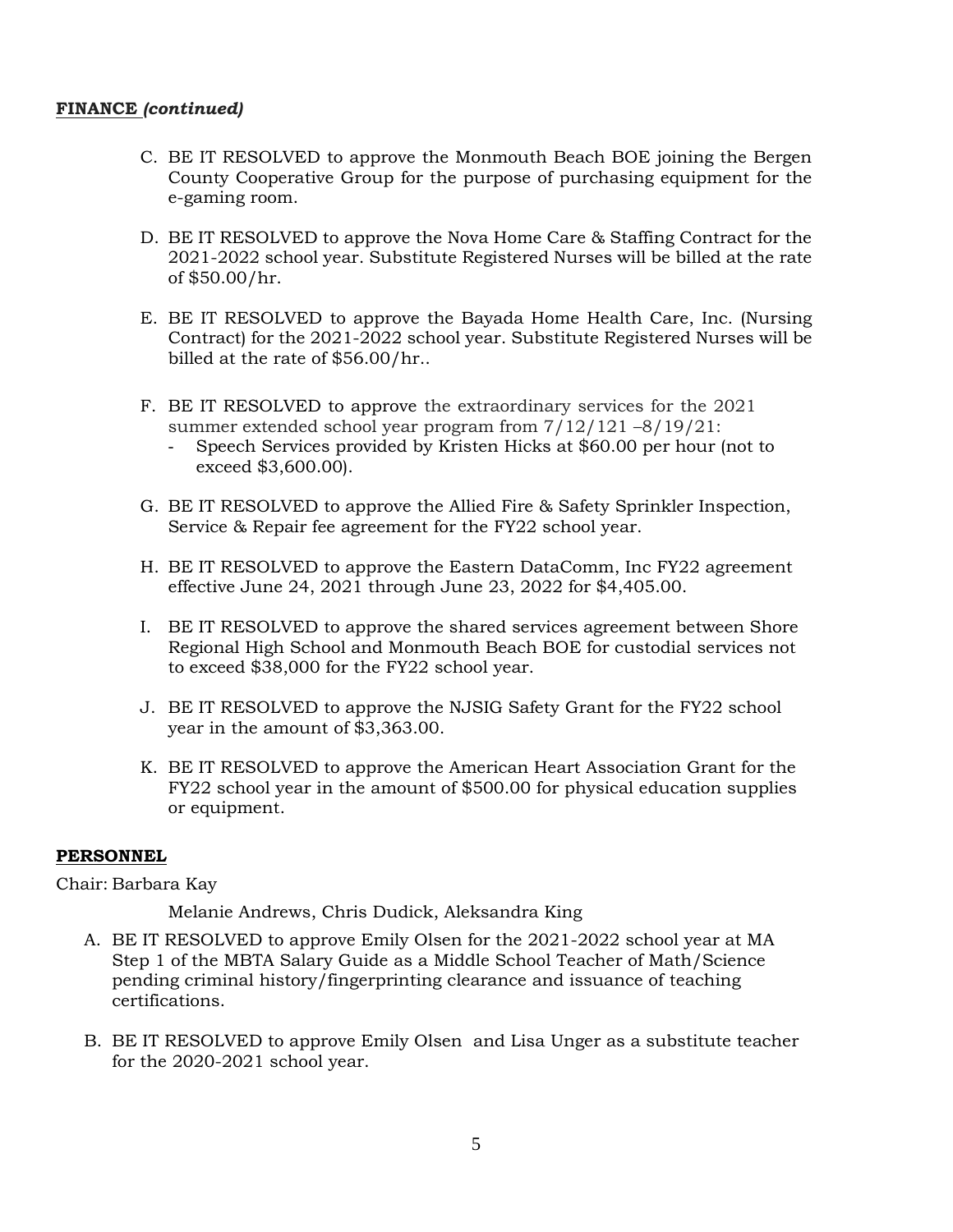#### **PERSONNEL** *(continued)*

- C. BE IT RESOLVED to approve the leave of absence for Mary Alyce Turner, Instructional Aide, beginning April 14, 2021 through June 9, 2021 utilizing four sick days and unpaid leave thereafter.
- D. BE IT RESOLVED to approve Nancy Pietz and Alexandria Maxcy as Steam Park after school program supervisors from April 12 through June 15 at \$50.00 per hour for the 10 week duration (not to exceed 20 hours of supervision for each staff member).
- E. BE IT RESOLVED to approve Jade Gordon for the 2021-2022 school year at BA Step 8 of the MBTA Salary Guide as a Middle School Teacher of Math pending criminal history/fingerprinting clearance.
- F. BE IT RESOLVED to approve Emily Knight for the 2021-2022 school year at MA Step 6 of the MBTA Salary Guide as a Physical Education/Health Teacher pending criminal history/fingerprinting clearance.
- G. BE IT RESOLVED to approve Julie Kiamie as the long term leave replacement for Rachel Kammerer from May 10, 2021 through the end of the 2020-2021 school year, at \$125.00 per diem.
- H. BE IT RESOLVED to approve Julie Kiamie for the 2021-2022 school year at MA Step 1 of the MBTA Salary Guide as a General Education Teacher.
- I. BE IT RESOLVED to approve the transfer of Jessica Clark from Special Education Teacher to Math Interventionist beginning in the 2021-2022 school year.
- J. BE IT RESOLVED to approve the transfer of Denise Sullivan from School Counselor to Teacher of Spanish beginning in the 2021-2022 school year.
- K. BE IT RESOLVED to approve the transfer of Rachel Kammerer from Elementary Education Teacher to Special Education Teacher.
- L. BE IT RESOLVED to approve the leave of absence for Denise Sullivan, Spanish Teacher/Counselor, beginning from Friday, May 21, 2021 through the end of the school year, utilizing twenty-one sick days, for the duration of the leave.
- M. BE IT RESOLVED to approve Brittany Bachman as a Student Teacher from Hofstra University under the supervision of Mr. Vastano, Grade 5, from September 1, 2021 through December 23, 2021, at 4 ½ days each week.
- N. BE IT RESOLVED to approve Nancy Pavelka as a long term leave replacement for Meghan Vaccarelli from May 17, 2021 through June 18, 2021 a the rate of \$125.00 per diem.
- O. BE IT RESOLVED to approve Nancy Pavelka as a long term leave replacement for Rachel Kammerer from September 1, 2021 through November 21, 2021 at the long term substitute rate.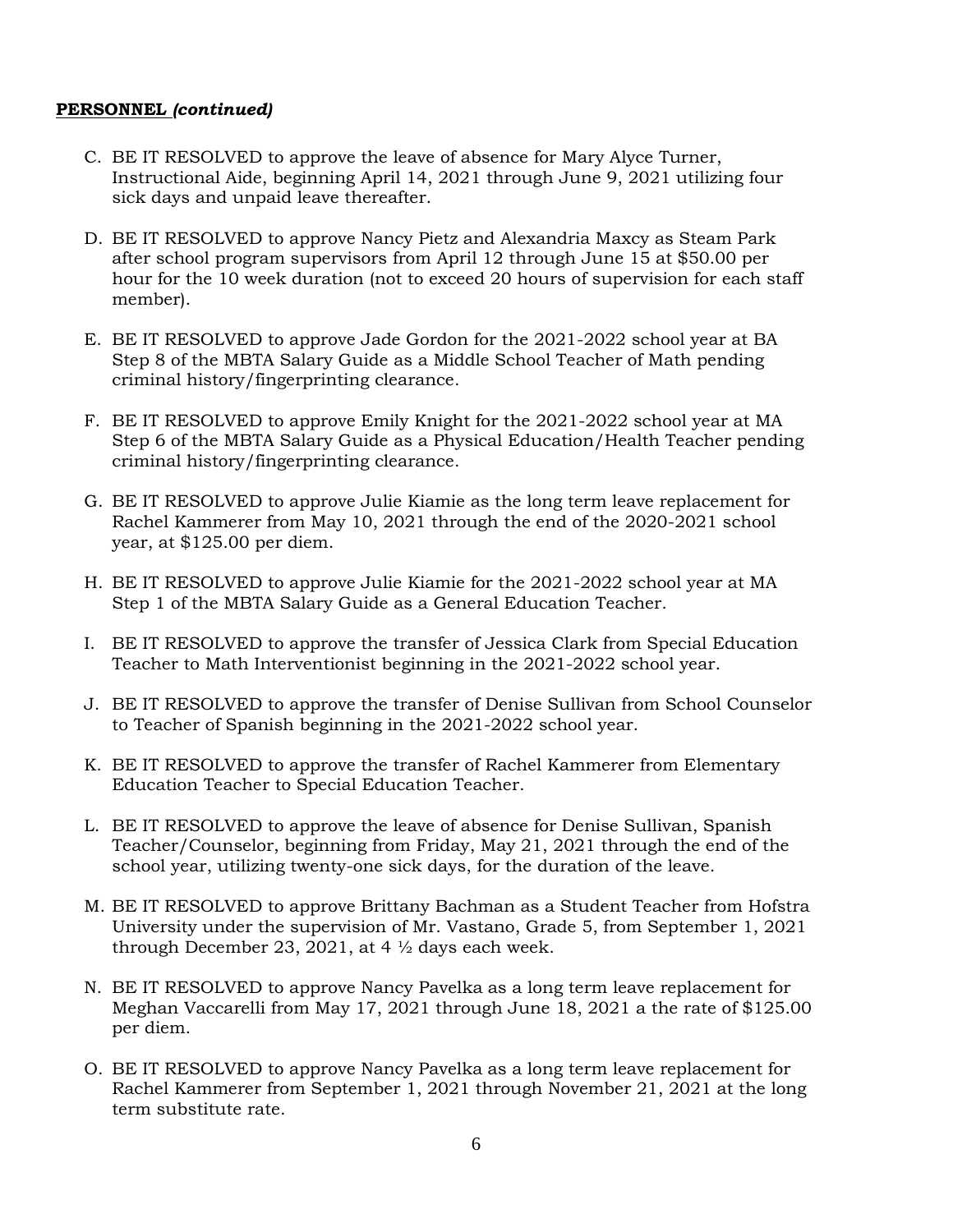#### **PERSONNEL** *(continued)*

P. BE IT RESOLVED to approve the following staff members for the Summer Program Instruction from July 12, 2021 through August 20, 2021, not to exceed 60 hours each of instruction time per staff member at \$50.00/hr. and not to exceed 30 hours each of prep time per staff member at \$50.00/hr.

Danielle Ciaglia, Karina Gervolino, Kory Poznak, Jason Vastano, Alexandria Maxcy, Kara Sheridan, Nancy Pietz, Michele LaValle, Mary Alyce Turner, Tracy Pennell, Olivia Dunzelman, Emily Rossi, and Christopher Aviles.

- Q. BE IT RESOLVED to approve the following resolution:
	- Resolution to abolish the position of School Counselor:

**WHEREAS,** N.J.S.A. 18A:28-9 provides that a board of education has the right

to reduce the number of teaching staff members employed in the district whenever, in the judgment ofthe board, it is advisable to abolish any such positions for reasons of economy or because of reduction in the number of pupils or of change in the administrative or supervisory organization of the District or for other good cause upon compliance with the provisions of Title I SA; and

**WHEREAS,** for reasons of economy, change in the number of pupils and change in the administrative and supervisory organization of the District and other good cause, the Superintendent of Schools has recommended that the position of School Guidance Counselor be abolished with an effective date of June 30, 2021; and

**NOW, THEREFORE BE IT RESOLVED,** the Board approves the abolishment of the position of School Guidance Counselor for reasons of economy, change in the administrative and supervisory organization, reduction in the number of students and for other good cause, effective date of June 30, 2021.

- R. BE IT RESOLVED to approve the following resolution:
	- Resolution to abolish the position of Media Specialist:

**WHEREAS,** N.J.S.A. 18A:28-9 provides that a board of education has the right to reduce the number of teaching staff members employed in the district whenever, in the judgment of the board, it is advisable to abolish any such positions for reasons of economy or because of reduction in the number of pupils or of change in the administrative or supervisory organization of the District or for other good cause upon compliance with the provisions of Title I SA; and

**WHEREAS,** for reasons of economy, change in the number of pupils and change in the administrative and supervisory organization of the District and other good cause, the Superintendent of Schools has recommended that the position of Media Specialist be abolished with an effective date of June 30, 2021; and

**NOW, THEREFORE BE IT RESOLVED,** the Board approves the abolishment of the position of Media Specialist for reasons of economy, change in the administrative and supervisory organization, reduction in the number of students and for other good cause, effective date of June 30, 2021.

S. BE IT RESOLVED to approve the new job description of Social Behavioral Support Specialist. (attachment)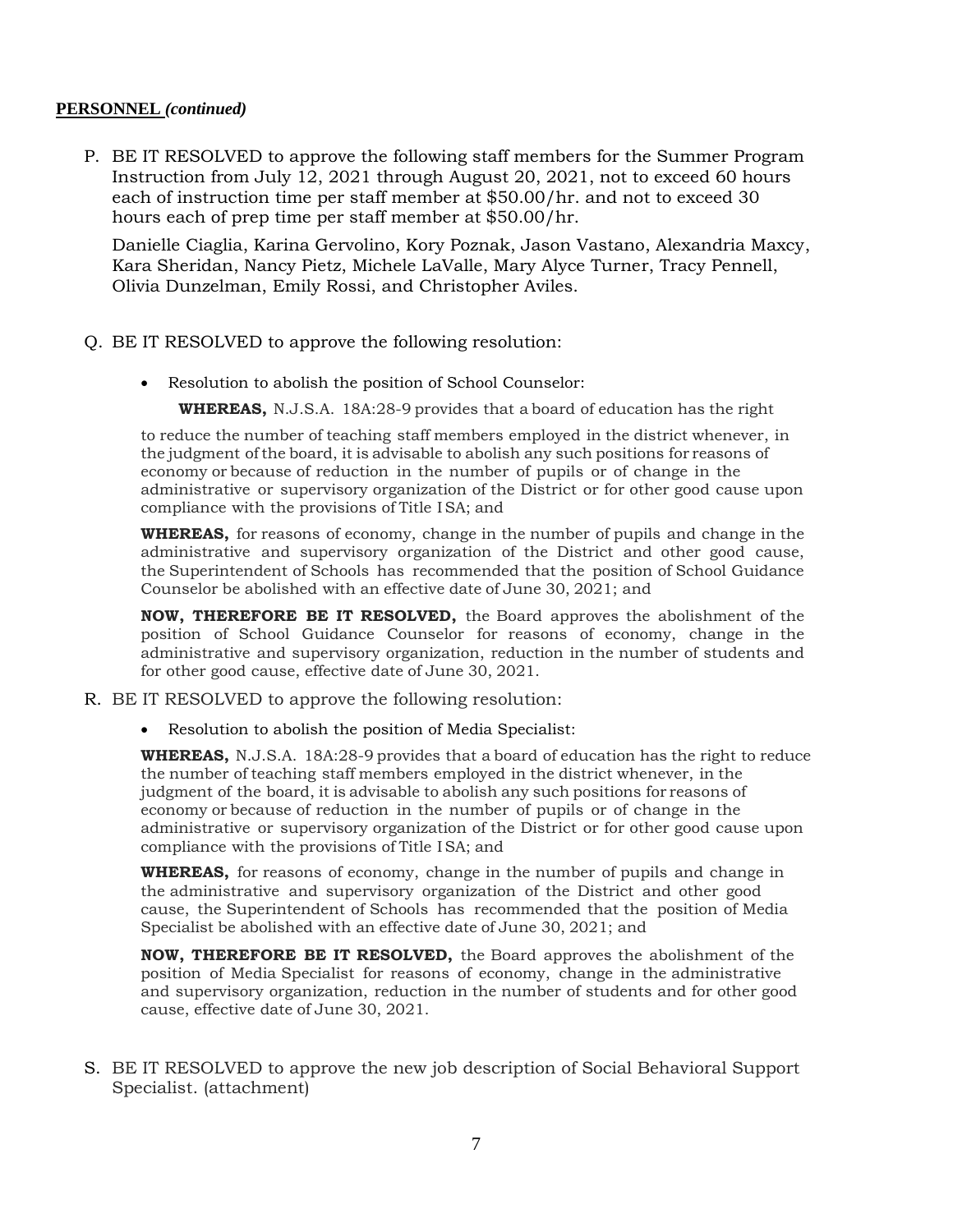# **PERSONNEL** *(continued)*

T. BE IT RESOLVED to approve the following non-tenured certified staff and steps as per Teacher Salary Guide for the 2021-2022 school year

| <b>STEP</b>        | <b>LAST NAME</b> | <b>FIRST NAME</b> |
|--------------------|------------------|-------------------|
| BA Step 4          | Ciaglia          | Danielle          |
| MA Step 7          | DePalma          | Nicole            |
| MA Step 4          | Gervolino        | Karina            |
| MA Step 2-3        | LaValle          | Michele           |
| BA Step 2-3 (.625) | Mitchell         | Brianne           |

U. BE IT RESOLVED to approve the following tenured certified staff and steps as per Teacher Salary Guide for the 2021-2022 school year:

| <b>STEP</b>          | <b>LAST NAME</b> | <b>FIRST NAME</b> |  |
|----------------------|------------------|-------------------|--|
| MA Step 11-12        | Bowlby           | Rianne            |  |
| BA Step 15           | <b>Brown</b>     | Barbara           |  |
| MA Step 11-12        | Clark            | Jessica           |  |
| BA Step 13           | Deininger        | Erin              |  |
| MA Step 9-10         | Freglette        | Tina              |  |
| BA Step 14           | Gallo            | Lori              |  |
| MA Step 20           | Gillick          | Susan             |  |
| BA Step 13           | Kammerer         | Michael           |  |
| MA Step 7            | Kammerer         | Rachel            |  |
| MA Step 15           | LoPiccolo        | Dina              |  |
| BA Step 20           | Mahoney          | Dorothy           |  |
| <b>BA Step 11-12</b> | Marino           | Debra             |  |
| MA Step 11-12        | Maxcy            | Alexandria        |  |
| $MA + 30$ Step 9-10  | McMahon          | Alison            |  |
| BA Step 9-10         | Murray           | Jaclyn            |  |
| <b>BA Step 11-12</b> | Pennell          | Tracy             |  |
| MA Step 20           | Pietz            | Nancy             |  |
| BA Step 8            | Poznak           | Kory              |  |
| MA Step 20 (.20)     | Priest           | Christine         |  |
| BA Step 8            | Rossi            | Emily             |  |
| BA Step 20           | Santry           | Stephanie         |  |
| MA Step 20           | Sheridan         | Kara              |  |
| MA + 30 Step 20      | Silakowski       | Doreen            |  |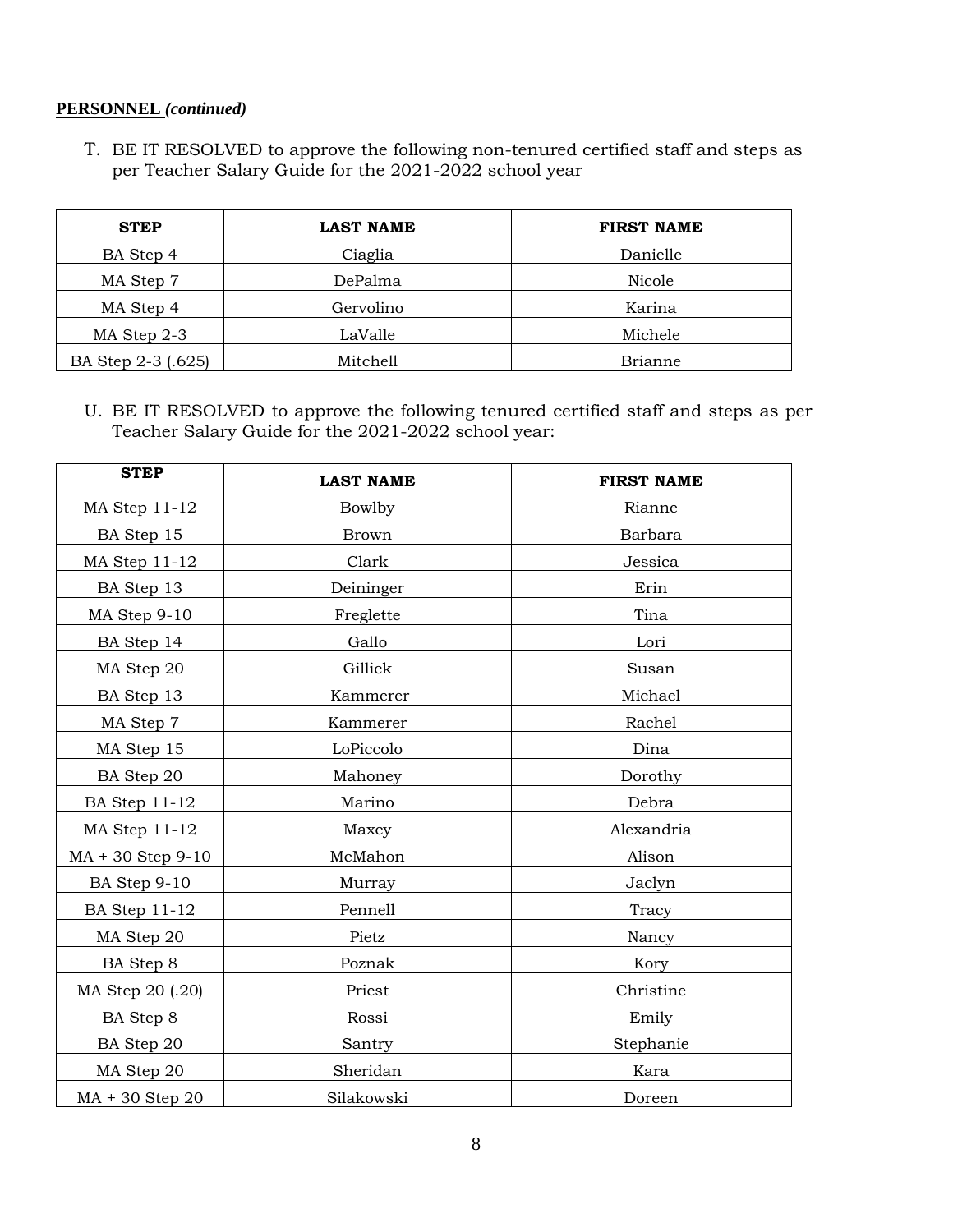| MA Step 20       | Sullivan   | Denise  |
|------------------|------------|---------|
| MA Step 20 (.20) | Tuzzo      | Debra   |
| MA Step 15       | Vaccarelli | Meghan  |
| BA Step 16       | Vastano    | Jason   |
| BA Step 18       | Vincelli   | Peter   |
| MA Step 20 (.60) | Zayko      | Cynthia |

# **CURRICULUM AND INSTRUCTION**

#### Chair: Chris Dudick

Barbara Kay, Melanie Andrews, Aleksandra King

- A. BE IT RESOLVED to approve the following class trips:
	- Grade 8 to attend Great Adventure on June 9, 2021 from 9:00 a.m. to 3:00 p.m.
	- Grade 1 to virtually attend Aesop's Fables through Circle in the Square Theater on April 20, 2021 from 10:30 a.m. – 12:30 p.m.

### **BUILDING AND GROUNDS**

Chair: Vincent Sasso

Ken Marowitz, Boyd Decker, Joseph Vecchio

• No items

# **POLICY**

Chair: Melanie Andrews

- A. BE IT RESOLVED to approve the second read of the following policies:
	- P0145 BOE Member Resignation and Removal (Revised)
	- P0164.6 Remote Public Board Meetings During A Declared Emergency
	- P1643 Family Leave (New)
	- P5330.01 Administration of Medical Cannabis (Revised)
	- P7425 Lead Testing of Water in Schools (New)
	- P2415 Every Student Succeeds Act (Revised)
	- P2415.02 Title I-Fiscal Responsibility (Revised)
	- P2415.05 Student Surveys, Analysis, and/or Evaluations (Revised)
	- P2415.20 Every Student Succeeds Act Complaints (Revised)
	- P4125 Employment of Support Staff Members
	- P6360 Political Contributions (Revised)
	- P9713 Recruitment by Special Interest Groups (Revised)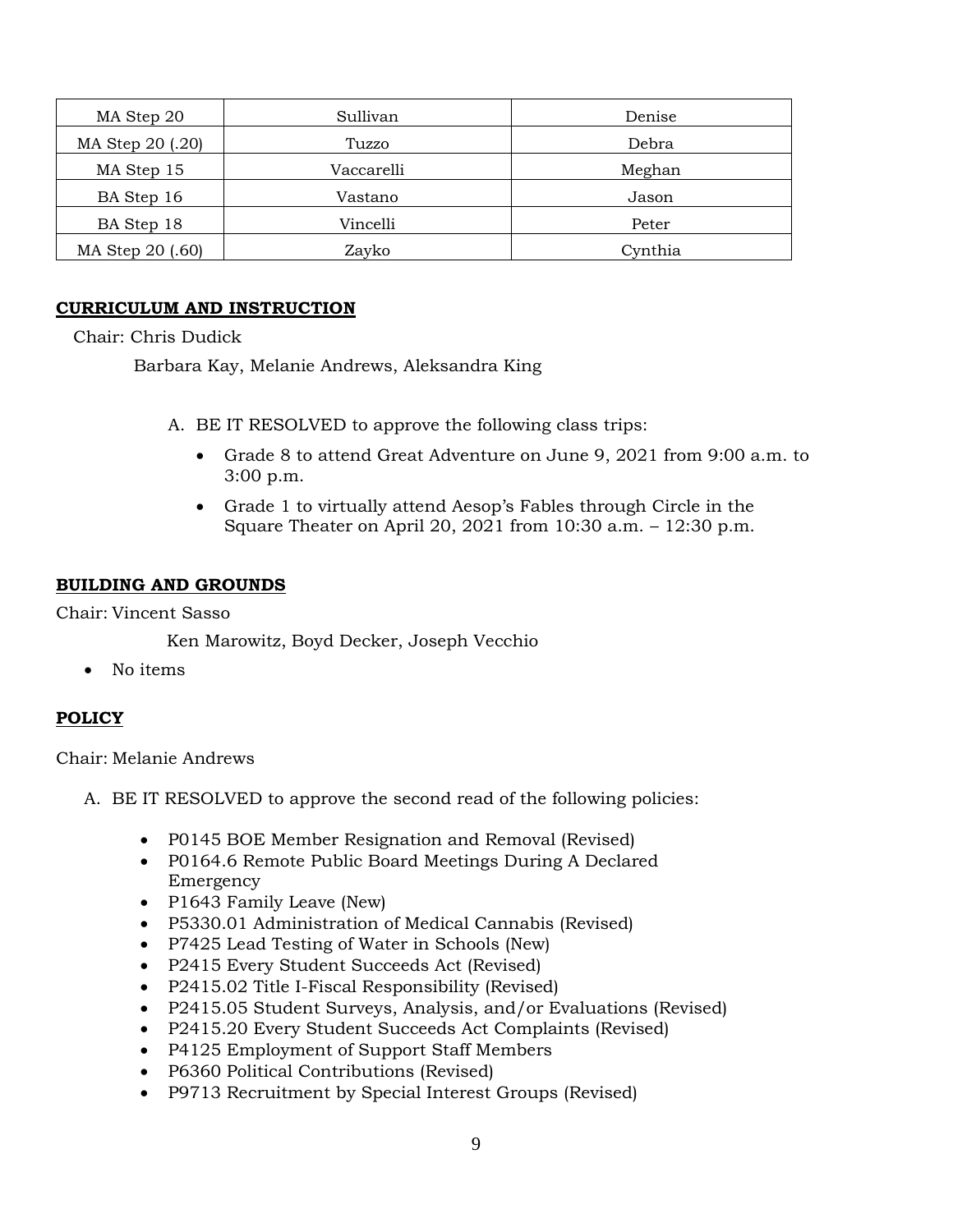# **GENERAL ITEMS**

A. Future meeting date: Regular Meeting May 18, 2021

B. BE IT RESOLVED to approve the following sports schedules:

| Date     | Opponent            | Home/Away |
|----------|---------------------|-----------|
| April 20 | Oceanport           | Home      |
| April 22 | Shrewsbury          | Away      |
| April 26 | FH                  | Away      |
| April 28 | Forestdale          | Home      |
| April 30 | <b>Tinton Falls</b> | Home      |
| May 3    | WLB                 | Home      |
| May 6    | Eatontown           | Away      |
| May 10   | Little Silver       | Home      |

#### **2021 Baseball Schedule As of March 22**

#### **2021 Softball Schedule**

| Date     | Opponent      | Home/Away |
|----------|---------------|-----------|
| April 20 | Oceanport     | Home      |
| April 22 | Shrewsbury    | Home      |
| April 26 | <b>WLB</b>    | Home      |
| April 27 | Fair Haven    | Away      |
| April 30 | Tinton Falls  | Away      |
| May 10   | Little Silver | Home      |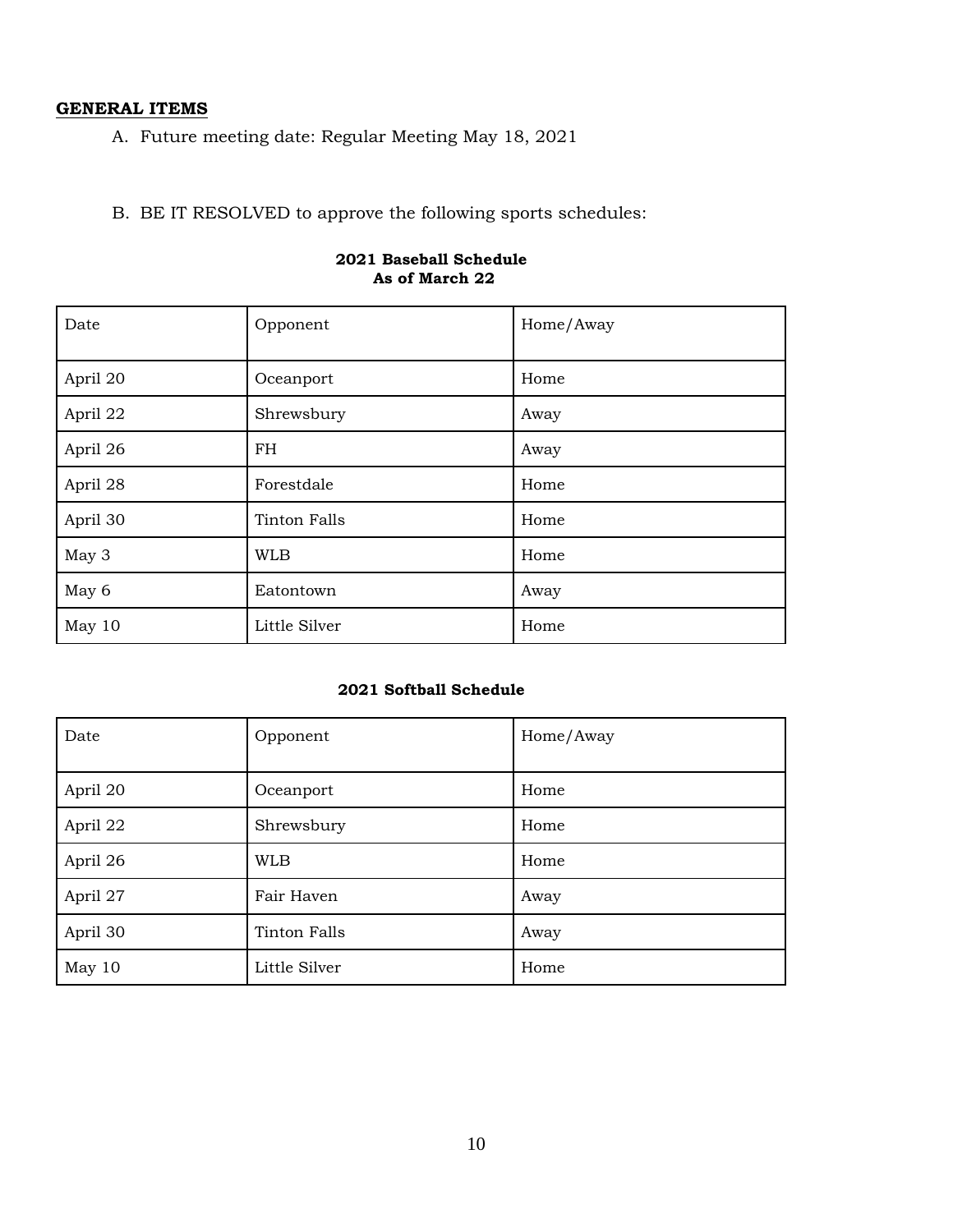# **GENERAL ITEMS** *(continued)*

| <b>DATE</b>    | <b>AWAY TEAM NAME</b> | $\,$ H      | A | Away Field          | Team Practice Matches @<br>Home |
|----------------|-----------------------|-------------|---|---------------------|---------------------------------|
| APRIL 20 TueS  |                       |             |   |                     | X                               |
| 22 Thur        | <b>FORRESTDALE</b>    | $\mathbf X$ |   |                     |                                 |
| 27 Tues        |                       |             |   |                     | X                               |
| 29 THUR        |                       |             |   |                     | $\mathbf X$                     |
|                |                       |             |   |                     |                                 |
| MAY 4 TUES     |                       |             |   |                     | X                               |
| <b>6 THURS</b> |                       |             |   |                     | $\mathbf X$                     |
| 11 TUES        | <b>RCDS</b>           | X           |   |                     |                                 |
| 12 TUES        | <b>FORRESTDALE</b>    | $\mathbf X$ |   |                     |                                 |
| 17 MON         | <b>RCDS</b>           |             | X | Victory Park Rumson |                                 |
| 18 TUES        | Oak Hill              | X           |   |                     | X                               |

# **MB TENNIS SCHEDULE Spring 2021**